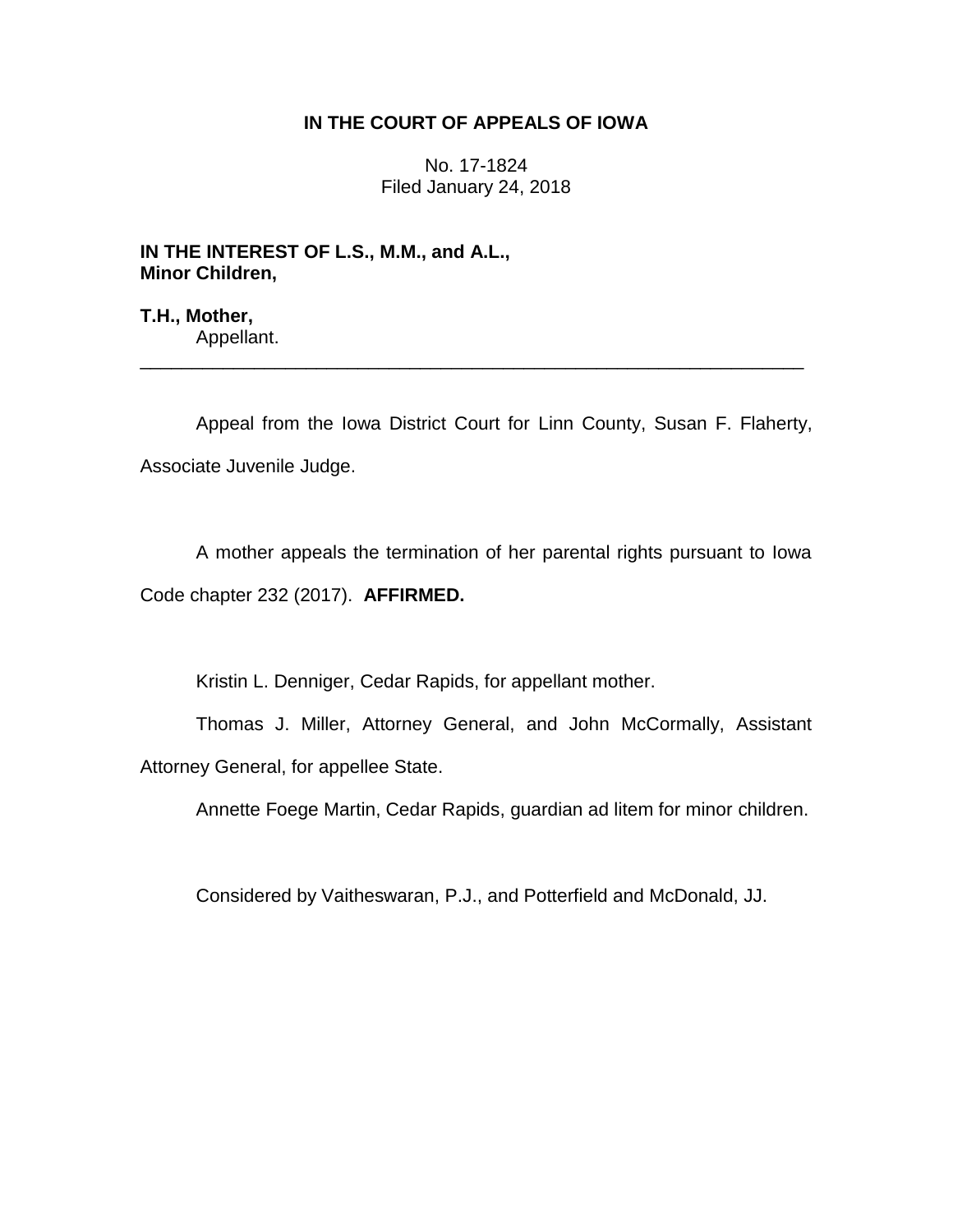## **MCDONALD, Judge.**

Tara appeals from an order terminating her parental rights in her three children, L.S. (born 2007), M.M. (born 2010), and A.L. (born 2011), pursuant to Iowa Code section 232.116(1)(f) (2017). This court reviews termination proceedings de novo. *See In re A.M.*, 843 N.W.2d 100, 110 (Iowa 2014).

The statutory framework authorizing the termination of a parent-child relationship is well established and need not be repeated herein. *See In re P.L.*, 778 N.W.2d 33, 39 (Iowa 2010) (setting forth the statutory framework).

In this appeal, Tara contends there was insufficient evidence supporting the statutory ground authorizing the termination of her parental rights. At issue here is Iowa Code section 232.116(1)(f)(4). Under this provision, as relevant here, the State was required to prove by "clear and convincing evidence that at the present time the child cannot be returned to the custody of the child's parents as provided in section 232.102." Iowa Code § 232.116(1)(f)(4). We have interpreted this to require "clear and convincing evidence the children would be exposed to an appreciable risk of adjudicatory harm if returned to the parent's custody at the time of the termination hearing." *In re E.H.*, No. 17-0615, 2017 WL 2684420, at \*1 (Iowa Ct. App. June 21, 2017).

On de novo review, we conclude the State proved its case by clear and convincing evidence. The record reflects the family repeatedly came to the attention of the Iowa Department of Human Services (IDHS) between 2011 and 2016. IDHS conducted twelve child abuse assessments of this family during this time period. During the course of these assessments, Tara was uncooperative with IDHS. On occasion, she fled the state with the children to avoid IDHS

2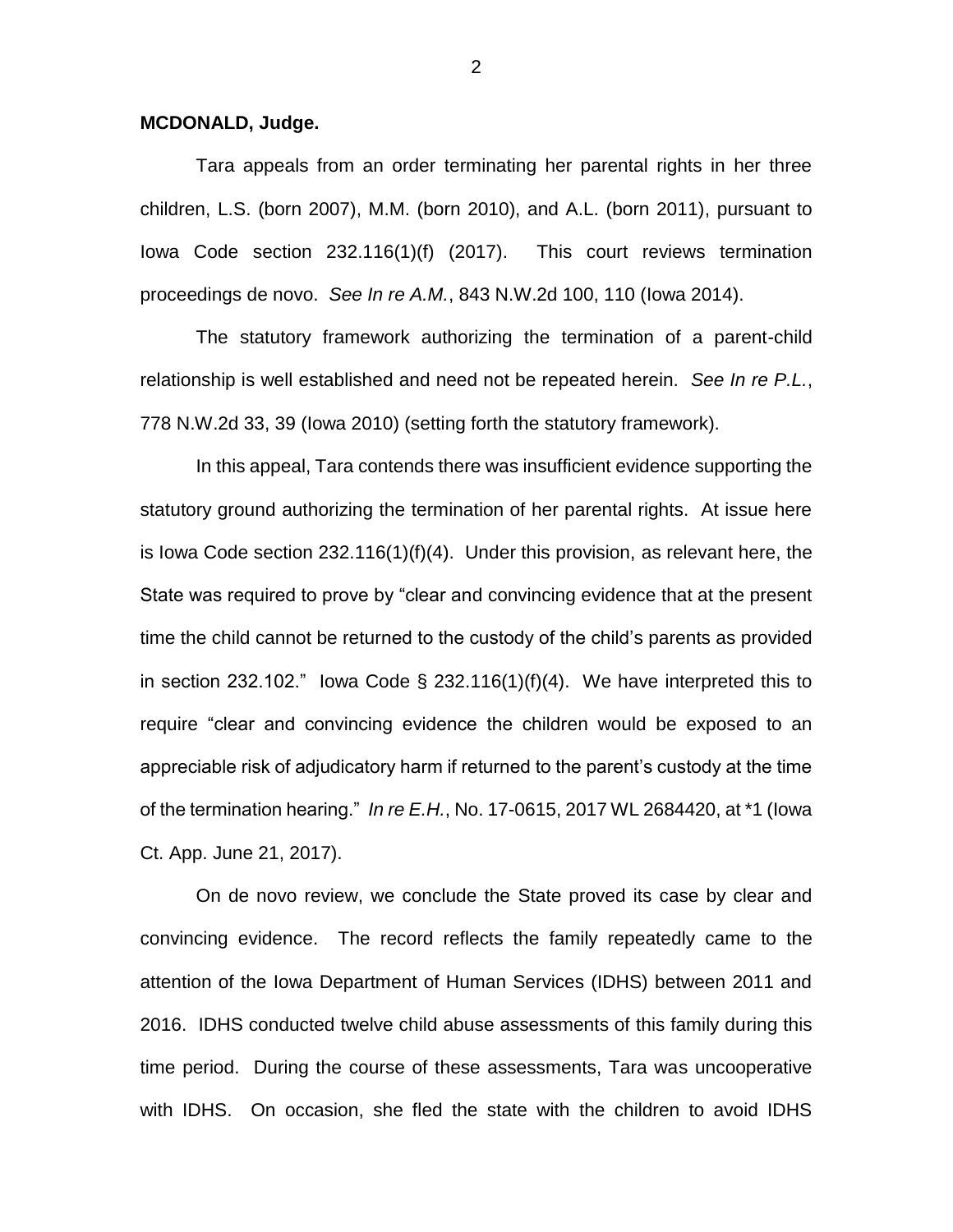intervention. The department also founded several reports of child abuse against Tara during this same time period. Most recently, the family came to the attention of IDHS in 2016 when it was reported Tara was using methamphetamine while caring for the children, associating with unsafe individuals at the family home, and operating a methamphetamine laboratory in the home. The children were removed from Tara's care in July 2016. Tara was ordered to engage in drug testing, substance-abuse treatment, mental-health treatment, and to comply with other services as requested. The evidence showed Tara failed to comply with services. She did not complete substance-abuse treatment. She repeatedly tested positive for methamphetamine. She continued to engage in criminal behavior and was arrested several times while this case was pending. At the time of the termination hearing, Tara's probation officer was proceeding with a report of violation to revoke Tara's probation. Tara conceded at the termination hearing that she could not resume care of the children at the time of the termination hearing. We agree. Clear and convincing evidence shows the children would have been exposed to an appreciable risk of adjudicatory harm if returned to Tara's care at the time of the termination hearing. *See, e.g., In re A.B.*, 815 N.W.2d 764, 776 (Iowa 2012) (noting drug addiction can render a parent unable to care for children); *In re R.P.*, No. 16-1154, 2016 WL 4544426, at \*2 (Iowa Ct. App. Aug. 31, 2016) (affirming termination of parental rights of parent with history of drug abuse); *In re H.L.*, No. 14-0708, 2014 WL 3513262, at \*3 (Iowa Ct. App. July 16, 2014) (affirming termination of parental rights when parent had history of substance abuse).

We next address Tara's contention that the State failed to prove termination of her parental rights was in the best interest of the children. When making a best-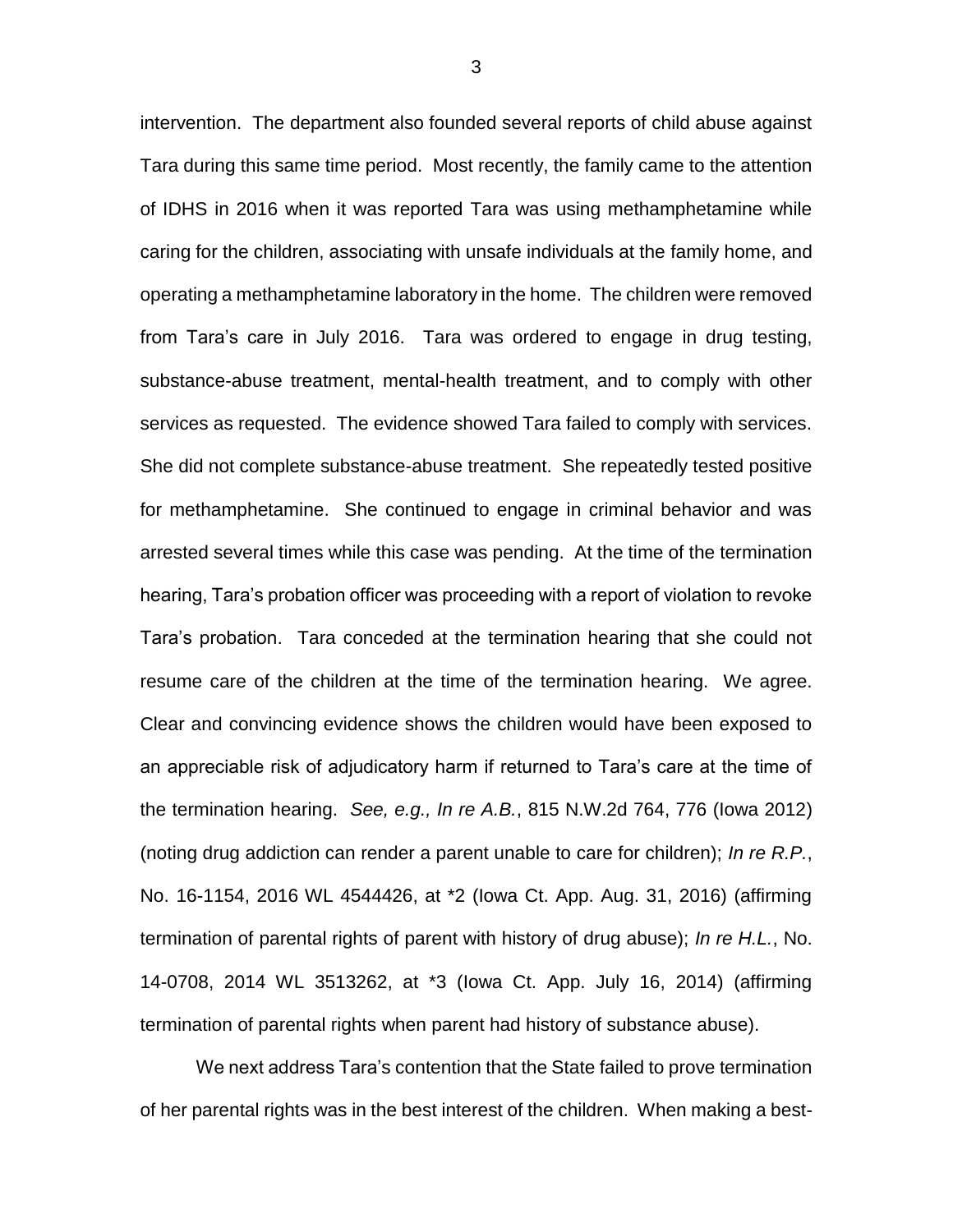interest determination, "the court shall give primary consideration to the child's safety, to the best placement for furthering the long-term nurturing and growth of the child, and to the physical, mental, and emotional condition and needs of the child." Iowa Code § 232.116(2). As a general rule, "'the needs of [children] are promoted by termination of parental rights' if the grounds for termination of parental rights exist." *In re L.M.F.*, 490 N.W.2d 66, 68 (Iowa Ct. App. 1992) (citation omitted). "Insight for the determination of the child's long-range best interests can be gleaned from evidence of the parent's past performance for that performance may be indicative of the quality of the future care that parent is capable of providing." *A.B.*, 815 N.W.2d at 778.

On de novo review, we conclude the State proved by clear and convincing evidence that the termination of Tara's parental rights in these children was in the best interest of the children. Tara has failed to resolve her substance-abuse addiction. At the termination hearing, Tara conceded her addiction precluded her from providing adequate care for the children. The concession is supported by other evidence. The children have suffered physical harm due to Tara's conduct. One child tested positive at birth for controlled substances. Another child required significant dental intervention due to rotting teeth. We reject out of hand Tara's contention that she would actually start complying with services if the children were returned to her care. What's past is prologue. There is no indication Tara, based on her past performance, would be able to provide for the physical, mental, and emotional needs of the children going forward. While Tara has a bond with her children, she lacks the ability to provide the consistent parenting her children

4